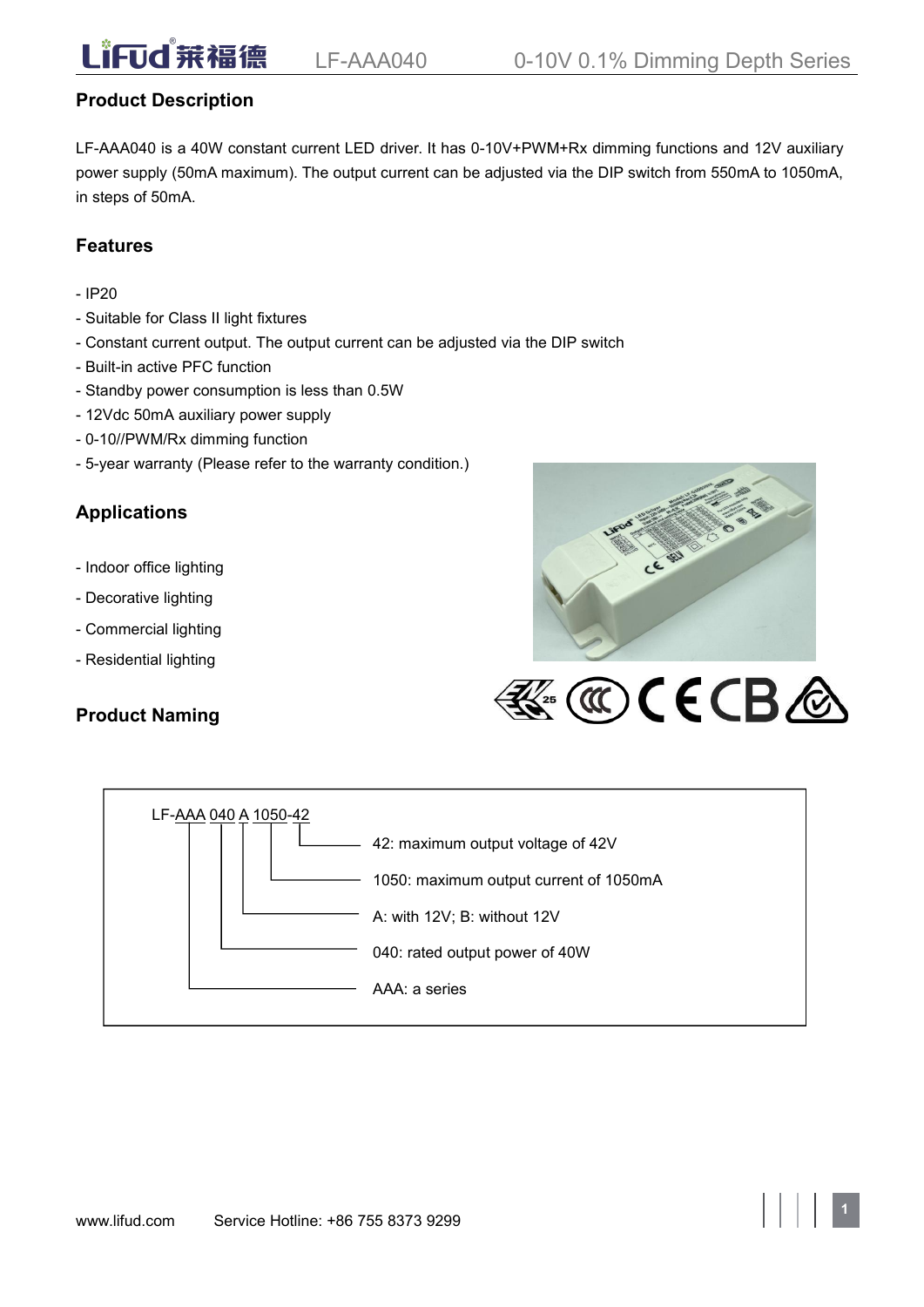LiFud 莱福德

# **Electrical Characteristics**

| Model           |                                        | LF-AAA040A1050-42/LF-AAA040B1050-42    |                                                            |           |           |            |           |           |           |            |            |                 |
|-----------------|----------------------------------------|----------------------------------------|------------------------------------------------------------|-----------|-----------|------------|-----------|-----------|-----------|------------|------------|-----------------|
|                 | Output Voltage                         | 9-42V                                  |                                                            |           |           |            |           |           |           | $9-40V$    | 9-38V      |                 |
|                 | <b>Output Current</b>                  | 550<br>mA                              | 600<br>mA                                                  | 650<br>mA | 700<br>mA | 750<br>mA  | 800<br>mA | 850<br>mA | 900<br>mA | 950<br>mA  | 1000<br>mA | 1050<br>mA      |
|                 | <b>Auxiliary Output</b><br>(version A) |                                        | 12 $\textsf{Vdc}\!\pm\!5\%$                                |           | 50mA(max) |            |           |           |           |            |            |                 |
| Output          | Percent Flicker<br>(Modulation Depth)  |                                        | .<1% (Meet with flicker free standard: IEEE Std 1789-2015) |           |           |            |           |           |           |            |            |                 |
|                 | <b>Ripple Current</b>                  |                                        | <10% (rated current)                                       |           |           |            |           |           |           |            |            |                 |
|                 | <b>Current Tolerance</b>               | ±5%                                    |                                                            |           |           |            |           |           |           |            |            |                 |
|                 | Temperature Drift                      | ±5%                                    |                                                            |           |           |            |           |           |           |            |            |                 |
|                 | Start-up Time                          |                                        | <0.5S@230Vac                                               |           |           |            |           |           |           |            |            |                 |
|                 | Input Voltage                          | 220-240Vac (voltage limit: 198-264Vac) |                                                            |           |           |            |           |           |           |            |            |                 |
|                 | DC Input Voltage                       | 180-280Vdc                             |                                                            |           |           |            |           |           |           |            |            |                 |
|                 | Input Frequency                        | 47Hz-63Hz                              |                                                            |           |           |            |           |           |           |            |            |                 |
|                 | Input Current                          | 0.3A Max.                              |                                                            |           |           |            |           |           |           |            |            |                 |
|                 | Power Factor                           | ≥0.9@230Vac                            |                                                            |           |           |            |           |           |           |            |            |                 |
|                 | <b>THD</b>                             | $≤15%$                                 |                                                            |           |           |            |           |           |           |            |            |                 |
| Input           | Efficiency                             | $\geq 86$<br>$\%$                      | $\geq 86.5$<br>$\geq 87$<br>≥87.5%<br>≥88%<br>$\%$<br>$\%$ |           |           |            |           |           |           |            |            |                 |
|                 | Inrush Current                         | ≤60A & 260uS @230Vac                   |                                                            |           |           |            |           |           |           |            |            |                 |
|                 | Load Quantity Carried                  |                                        | <b>Circuit Breaker Model</b>                               |           |           | <b>B10</b> |           | C10       |           | <b>B16</b> |            | C <sub>16</sub> |
|                 | by the Circuit Breaker                 |                                        | Quantity (pcs)                                             |           |           | 25         |           | 40        |           | 40         |            | 64              |
|                 | Leakage Current                        | $≤0.5mA$                               |                                                            |           |           |            |           |           |           |            |            |                 |
|                 | <b>Standby Power</b><br>Consumption    | $\leq 0.5W$ (DIM OFF)                  |                                                            |           |           |            |           |           |           |            |            |                 |
| Protection      | Open Circuit<br>Protection             | $59V$                                  |                                                            |           |           |            |           |           |           |            |            |                 |
| Characteristics | <b>Short Circuit</b><br>Protection     | Hiccup mode (auto-recovery)            |                                                            |           |           |            |           |           |           |            |            |                 |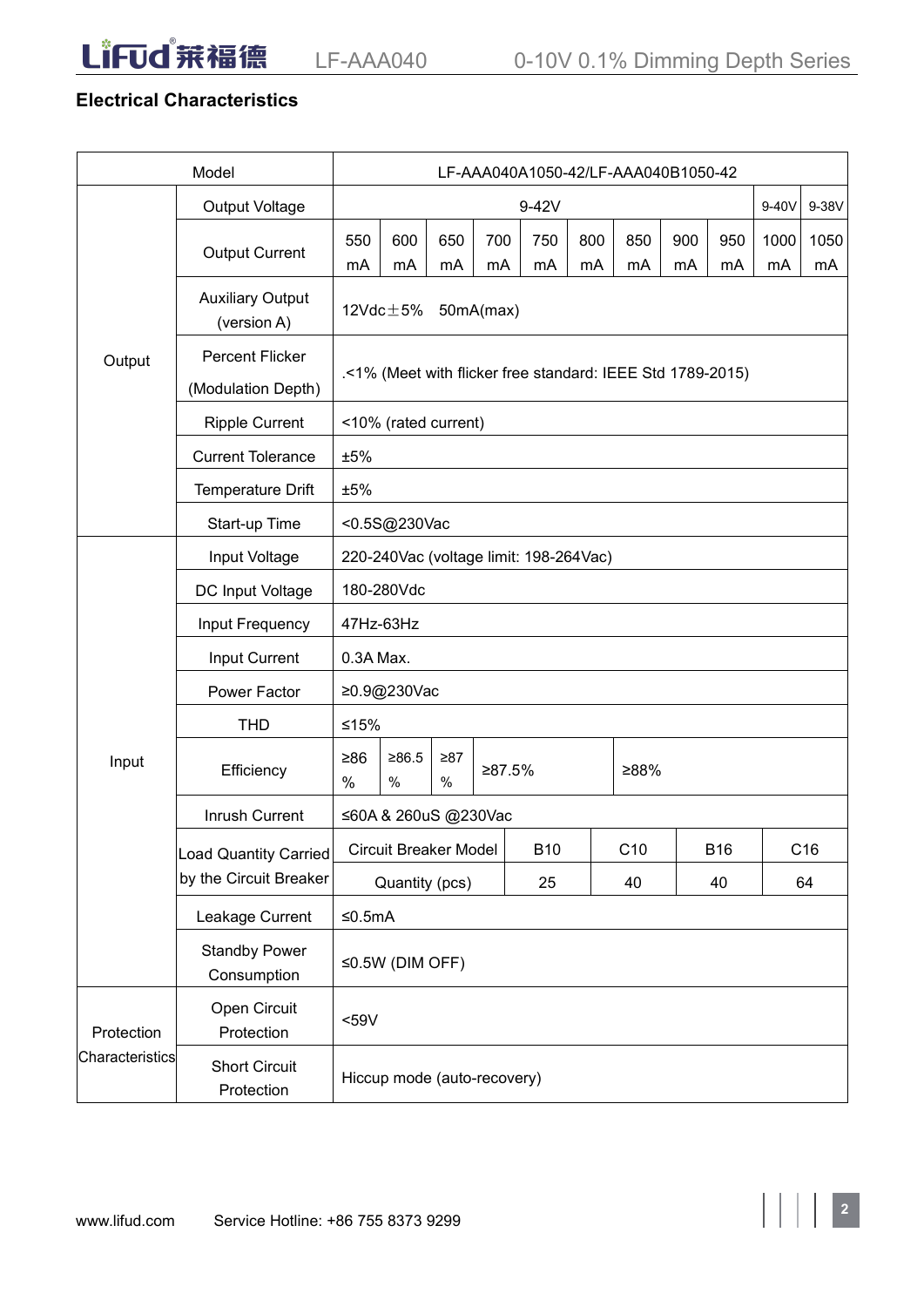|                             | <b>Working Temperature</b>                                                                                                                                                                                                                                                                                              | -30℃~+45℃                                                                                                                                                                                                                                  |  |  |  |  |  |  |  |
|-----------------------------|-------------------------------------------------------------------------------------------------------------------------------------------------------------------------------------------------------------------------------------------------------------------------------------------------------------------------|--------------------------------------------------------------------------------------------------------------------------------------------------------------------------------------------------------------------------------------------|--|--|--|--|--|--|--|
| Environment<br>Description  | <b>Working Humidity</b>                                                                                                                                                                                                                                                                                                 | 20-90%RH (no condensation)                                                                                                                                                                                                                 |  |  |  |  |  |  |  |
|                             | Storage                                                                                                                                                                                                                                                                                                                 | -30°C $\sim$ + 60°C (six months under class I environment);                                                                                                                                                                                |  |  |  |  |  |  |  |
|                             | Temperature/Humidity                                                                                                                                                                                                                                                                                                    | 10-95%RH (no condensation)                                                                                                                                                                                                                 |  |  |  |  |  |  |  |
|                             | Atmospheric Pressure                                                                                                                                                                                                                                                                                                    | 86KPa~106KPa                                                                                                                                                                                                                               |  |  |  |  |  |  |  |
|                             | Certifications                                                                                                                                                                                                                                                                                                          | ENEC, CE, CB, RCM, CCC, SAA                                                                                                                                                                                                                |  |  |  |  |  |  |  |
|                             | Withstanding Voltage                                                                                                                                                                                                                                                                                                    | I/P-O/P: 3.75KV, 5mA, 60S                                                                                                                                                                                                                  |  |  |  |  |  |  |  |
|                             | <b>Insulation Resistance</b>                                                                                                                                                                                                                                                                                            | I/P-O/P: >100ΜΩ @ 500Vdc                                                                                                                                                                                                                   |  |  |  |  |  |  |  |
|                             |                                                                                                                                                                                                                                                                                                                         | ENEC: EN61347-1: 2015, EN 61347-2-13: 2014/A1: 2017, EN 62384: 2016/A1: 2009                                                                                                                                                               |  |  |  |  |  |  |  |
|                             |                                                                                                                                                                                                                                                                                                                         | CCC: GB19510.1-2009, GB19510.14-2009                                                                                                                                                                                                       |  |  |  |  |  |  |  |
| Safety &<br>Electromagnetid | <b>Safety Standards</b>                                                                                                                                                                                                                                                                                                 | RCM: AS 61347.2-13: 2018                                                                                                                                                                                                                   |  |  |  |  |  |  |  |
| Compatibility               |                                                                                                                                                                                                                                                                                                                         | CE-LVD: EN 61347-2-13: 2014/A1: 2017, EN 61347-1: 2015, EN 62493: 2015                                                                                                                                                                     |  |  |  |  |  |  |  |
|                             |                                                                                                                                                                                                                                                                                                                         | CB: IEC 61347-1: 2015, IEC61347-2-3: 2014, IEC 61347-2-13: 2014/AMD1: 2016                                                                                                                                                                 |  |  |  |  |  |  |  |
|                             | EMI                                                                                                                                                                                                                                                                                                                     | CE-EMC/RCM: EN55015, EN61000-3-2, EN61000-3-3                                                                                                                                                                                              |  |  |  |  |  |  |  |
|                             |                                                                                                                                                                                                                                                                                                                         | CCC: GB/T17743, GB17625.1, GB17625.2                                                                                                                                                                                                       |  |  |  |  |  |  |  |
|                             | <b>EMS</b>                                                                                                                                                                                                                                                                                                              | CE-EMC/RCM: EN61000-4-2, 3, 4, 5 (lightning strike 1KV), 6, 11                                                                                                                                                                             |  |  |  |  |  |  |  |
|                             |                                                                                                                                                                                                                                                                                                                         | CCC: GB/T17626.2, 3, 4, 5 (lightning strike 1KV), 6, 11                                                                                                                                                                                    |  |  |  |  |  |  |  |
|                             | IP Rating                                                                                                                                                                                                                                                                                                               | <b>IP20</b>                                                                                                                                                                                                                                |  |  |  |  |  |  |  |
| Others                      | <b>RoHS</b>                                                                                                                                                                                                                                                                                                             | RoHS 2.0 (EU) 2015/863                                                                                                                                                                                                                     |  |  |  |  |  |  |  |
|                             | <b>Warranty Condition</b>                                                                                                                                                                                                                                                                                               | 5 yrs (Please refer to the lifetime curve)                                                                                                                                                                                                 |  |  |  |  |  |  |  |
|                             |                                                                                                                                                                                                                                                                                                                         | 1. It is recommended that customer should install overvoltage and undervoltage protection<br>devices and surge protection devices in the power supply circuits of the light fixtures to<br>ensure safety before connecting to electricity. |  |  |  |  |  |  |  |
| Remarks                     | 2. As an accessory, the LED driver is not the only factor determining the EMC performance of<br>the LED light fixture. The structure and the wiring of the light fixture are also relevant. Thus<br>it's strongly recommended the LED light fixture manufacturer re-confirms the EMC of the<br>whole LED light fixture. |                                                                                                                                                                                                                                            |  |  |  |  |  |  |  |
|                             | 3. The test conditions of the circuit breaker configuration quantity are the same as those of the<br>inrush current test.                                                                                                                                                                                               |                                                                                                                                                                                                                                            |  |  |  |  |  |  |  |
|                             | voltage 230Vac.                                                                                                                                                                                                                                                                                                         | 4. Unless otherwise stated, the parameters above are test results under these conditions:<br>ambient temperature 25℃, humidity 50%, 100% load, maximum output current and input                                                            |  |  |  |  |  |  |  |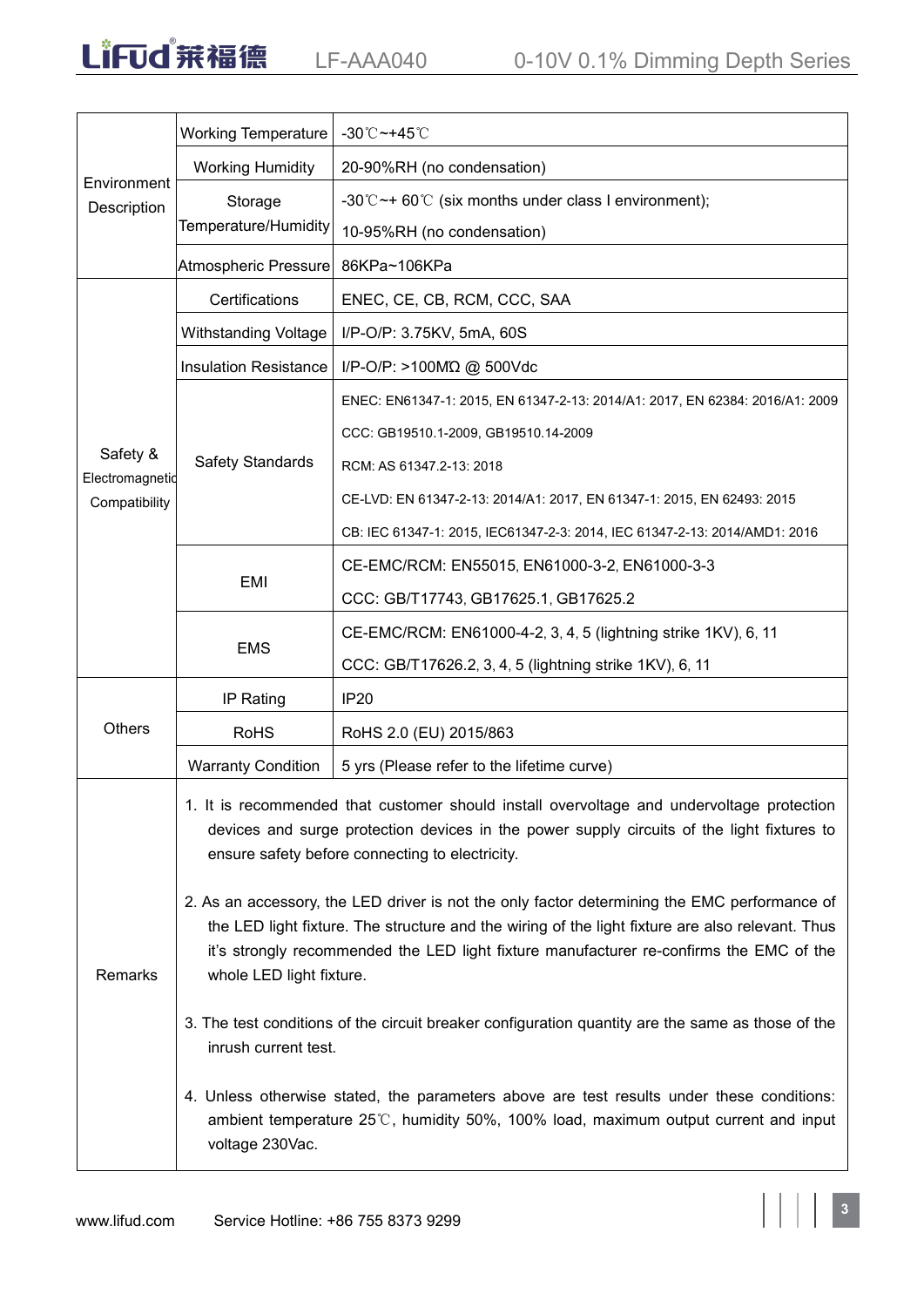### **Product Characteristic Curves**

**PF Curve**



#### **Efficiency Curve**



**Lifetime Curve**

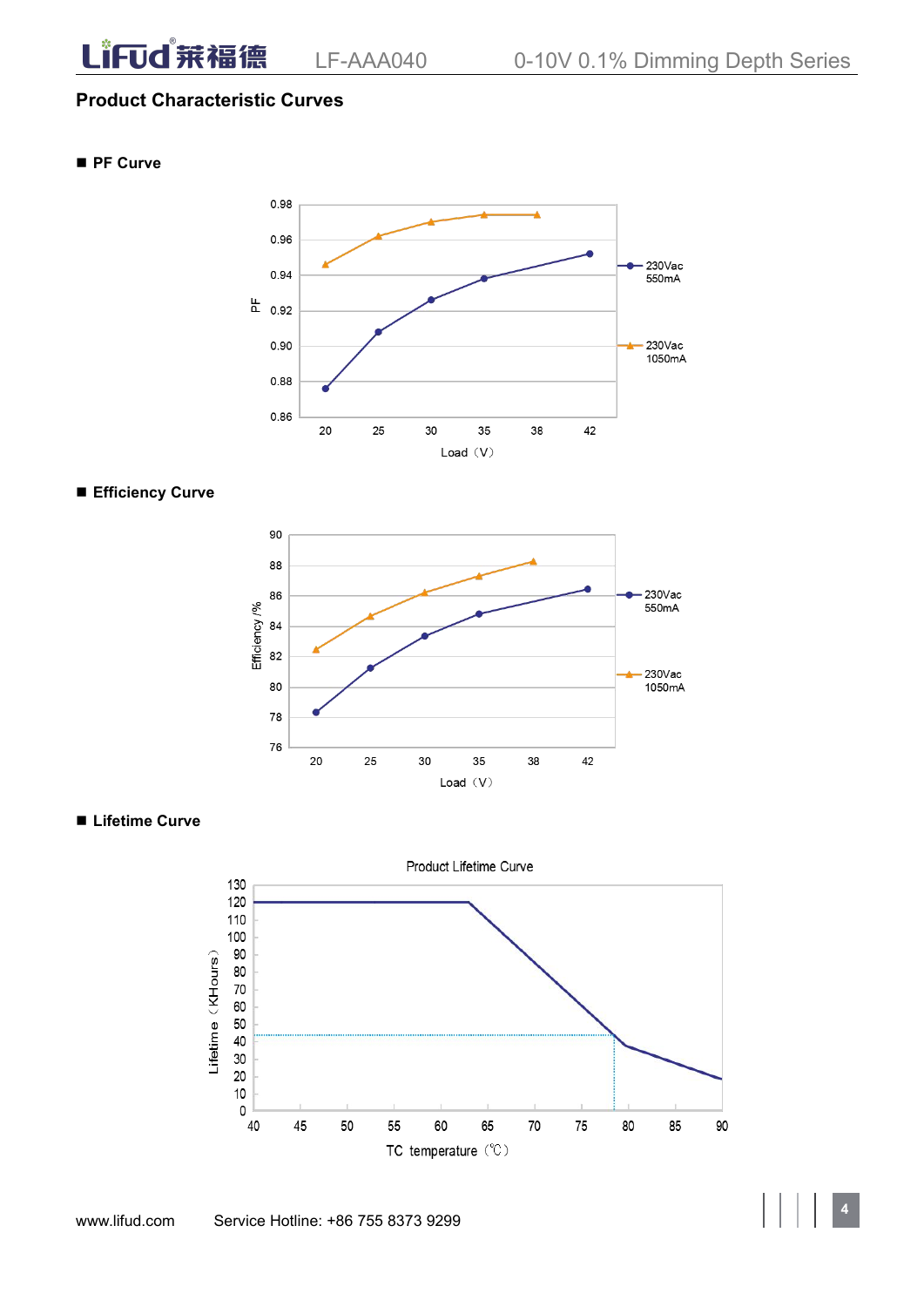# **Instructions of Dimming Operation**

### **Terminals (Version A)**

| 12V  | Positive electrode of 12V         | LED+ | Positive e |
|------|-----------------------------------|------|------------|
| DIM+ | Positive electrode of dimming     | LED- | Negative   |
| DIM- | Negative electrode of dimming/12V |      |            |
| AC-L | Input terminal of AC live wire    |      |            |
| AC-N | Input terminal of AC neutral wire |      |            |

#### INPUT OUTPUT

| <b>DIM+</b><br>Positive electrode of dimming<br>Negative electrode output of the driver | 12V | Positive electrode of 12V |  | Positive electrode output of the driver |
|-----------------------------------------------------------------------------------------|-----|---------------------------|--|-----------------------------------------|
|                                                                                         |     |                           |  |                                         |

#### **Terminals (Version B)**

| DIM+ | Positive electrode of dimming     | LED+ | Pι |
|------|-----------------------------------|------|----|
| DIM- | Negative electrode of dimming     | LED- | Nθ |
| AC-L | Input terminal of AC live wire    |      |    |
| AC-N | Input terminal of AC neutral wire |      |    |

#### INPUT **OUTPUT**

| DIM+ | Positive electrode of dimming |  | Positive electrode output of the driver |
|------|-------------------------------|--|-----------------------------------------|
| DIM  | Negative electrode of dimming |  | Negative electrode output of the driver |

### **DIP Switch Table**

| I rated (C.C.)     | $\mathbf{1}$ | $\overline{2}$ | $\mathfrak{B}$ | $\overline{4}$ |
|--------------------|--------------|----------------|----------------|----------------|
| 1050mA             | <b>OFF</b>   | <b>OFF</b>     | <b>OFF</b>     | <b>OFF</b>     |
| 1000mA             | <b>OFF</b>   | <b>OFF</b>     | <b>OFF</b>     | ON             |
| 950 <sub>m</sub> A | <b>OFF</b>   | <b>OFF</b>     | ON             | <b>OFF</b>     |
| 900 <sub>m</sub> A | <b>OFF</b>   | <b>OFF</b>     | ON             | ON             |
| 850mA              | <b>OFF</b>   | ON             | <b>OFF</b>     | <b>OFF</b>     |
| 800mA              | <b>OFF</b>   | ON             | <b>OFF</b>     | ON             |
| 750mA              | <b>OFF</b>   | ON             | ON             | <b>OFF</b>     |
| 700mA              | <b>OFF</b>   | ON             | ON             | ON             |
| 650 <sub>m</sub> A | ON           | <b>OFF</b>     | <b>OFF</b>     | <b>OFF</b>     |
| 600mA              | ON           | <b>OFF</b>     | <b>OFF</b>     | ON             |
| 550mA              | ON           | <b>OFF</b>     | ON             | <b>OFF</b>     |

Remark: Except the settings mentioned in the table above, other DIP switch settings are default to be the maximum current 1050mA.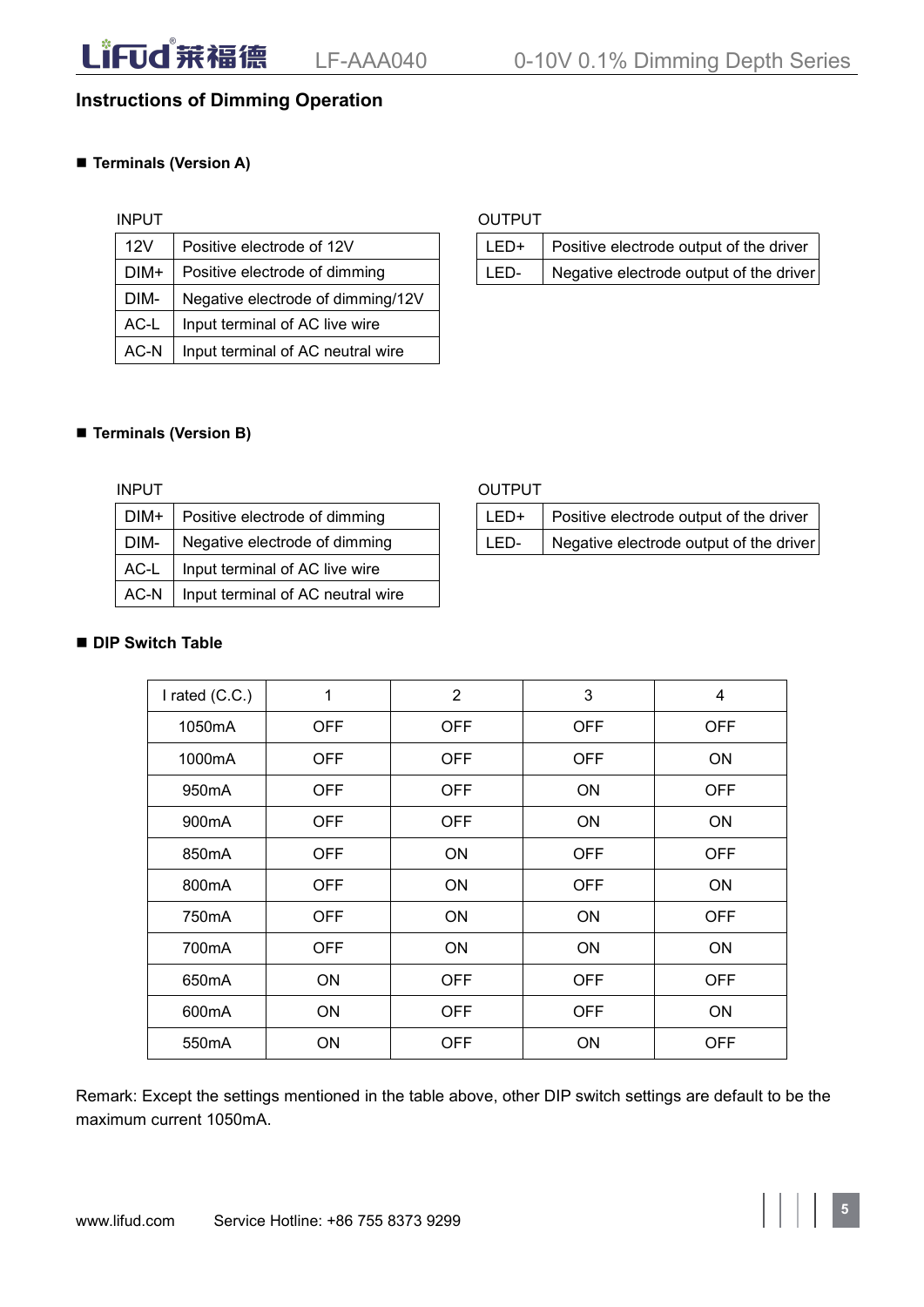# **Operation Instructions of 0-10V/PWM/Rx Dimming**

- Connect the 0-10V, PWM or Rx signal to the DIM terminals. Positive electrode connects to DIM+, negative electrode connects to DIM-.
- In 0-10V dimming mode, when the input voltage is less than 0.3V, the light will be turned off. When it's more than 0.5V, the light will be turned on.
- The minimum dimming depth of 0-10V is 0.1%.
- The dimming depth of PMW is 0.1%.
- The dimming depth of Rx dimming is 0.1%. (3KΩ DIM off / 50kΩ full load)
- DIM+/- (no signal connection): 100% rated current



#### **0-10V/PWM/Rx Dimming Curve**

LiFud 莱福德

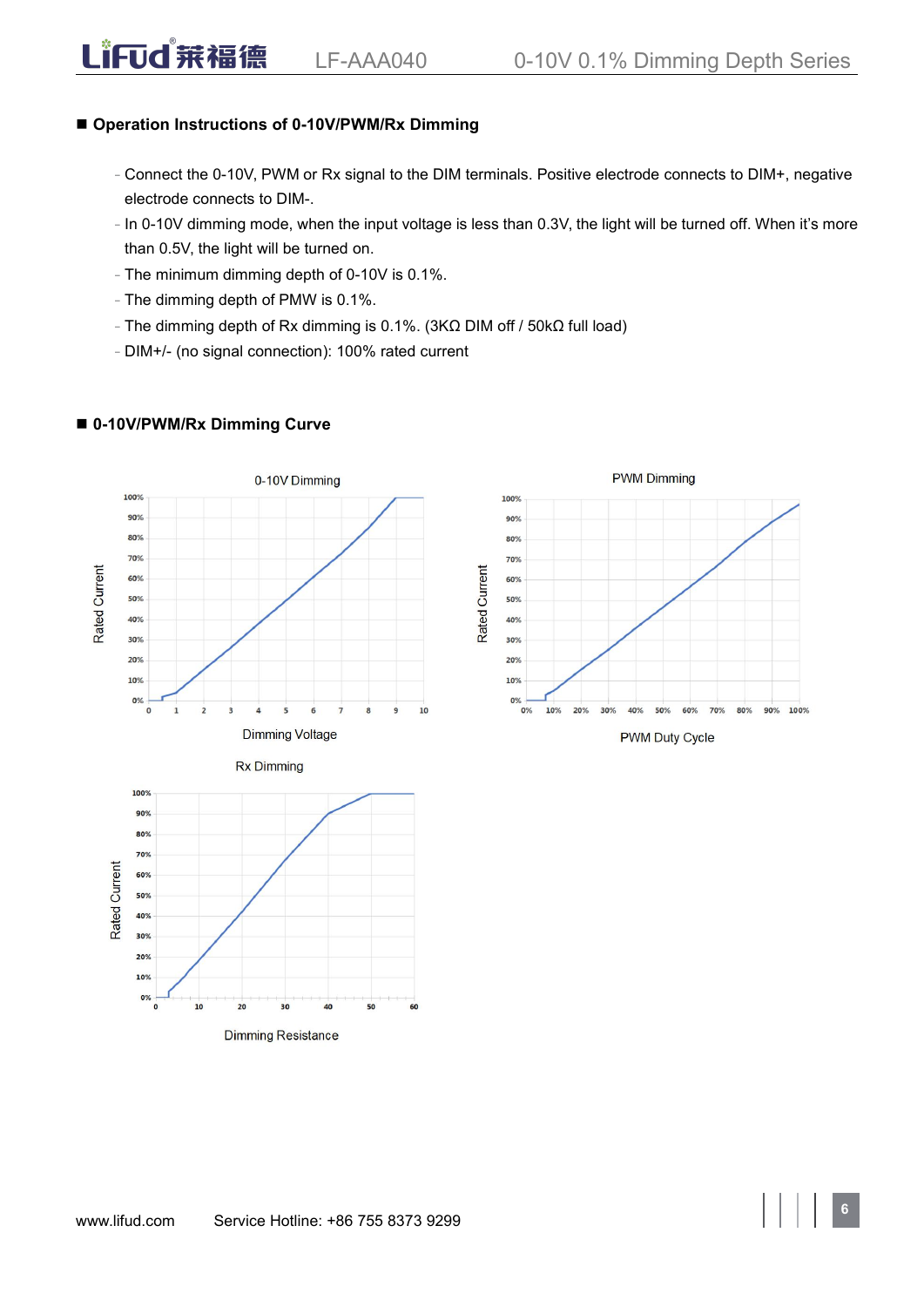# **Label (for reference only)**



**Structure & Dimension (Unit: mm)(only for reference)**



# **Packaging Specification**

| Model               | LF-AAA040                              |
|---------------------|----------------------------------------|
| Packaging Dimension | 385*285*210 mm (L*W*H)                 |
| Quantity            | 10 pcs/layer; 6 layers/ctn; 60 pcs/ctn |
| Weight              | 135.5 g/pc; 9.13 kg/ctn                |